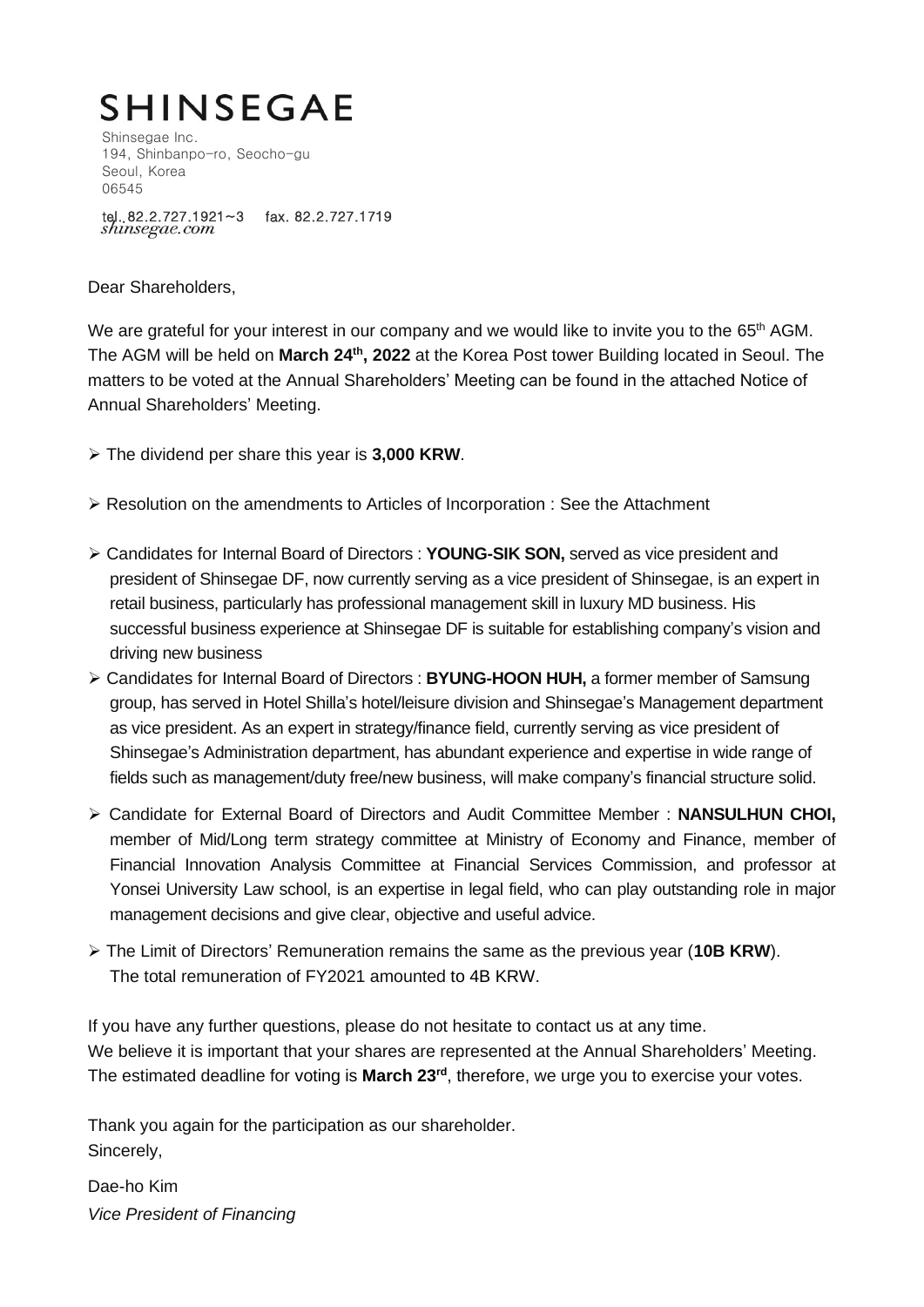# **SHINSEGAE**

Shinsegae Inc. 194, Sinbanpo-ro, Seocho-gu Seoul, Korea 06545

tel. 82.2.727.1921~3 fax. 82.2.727.1719 *shinsegae.com* 

## **NOTICE OF ANNUAL SHAREHOLDERS' MEETING**

- Date: Thursday, March 24th, 2022
- Time: 9:00 am
- Place: 10F Korea Post tower Building Auditorium 70, Sogong-ro, Jung-gu, Seoul, Korea
- Agenda: Matters to be reported -
	- 1. Auditor's Report
	- 2. Business Report
	- 3. Report of Internal Accounting Control System
	- 4. Report of Transaction with the Largest Shareholder & Affiliates
	- Matters to be voted
		- 1. Approval of Financial Statements for the 65<sup>th</sup> Fiscal Year -including Statements of Appropriation of Retained Earnings & Consolidated Financial Statements
		- 2. Amendments to Articles of Incorporation
		- 3. Election of Directors
			- ㆍ Election of Internal Board of Director SON YOUNG-SIK
			- ㆍ Election of Internal Board of Director HUH BYUNG-HOON
			- ㆍ Election of External Board of Director CHOI NANSULHUN
		- 4. Election of Audit Committee
			- ㆍ Election of Audit Committee CHOI NANSULHUN
		- 5. Limit of Directors' Remuneration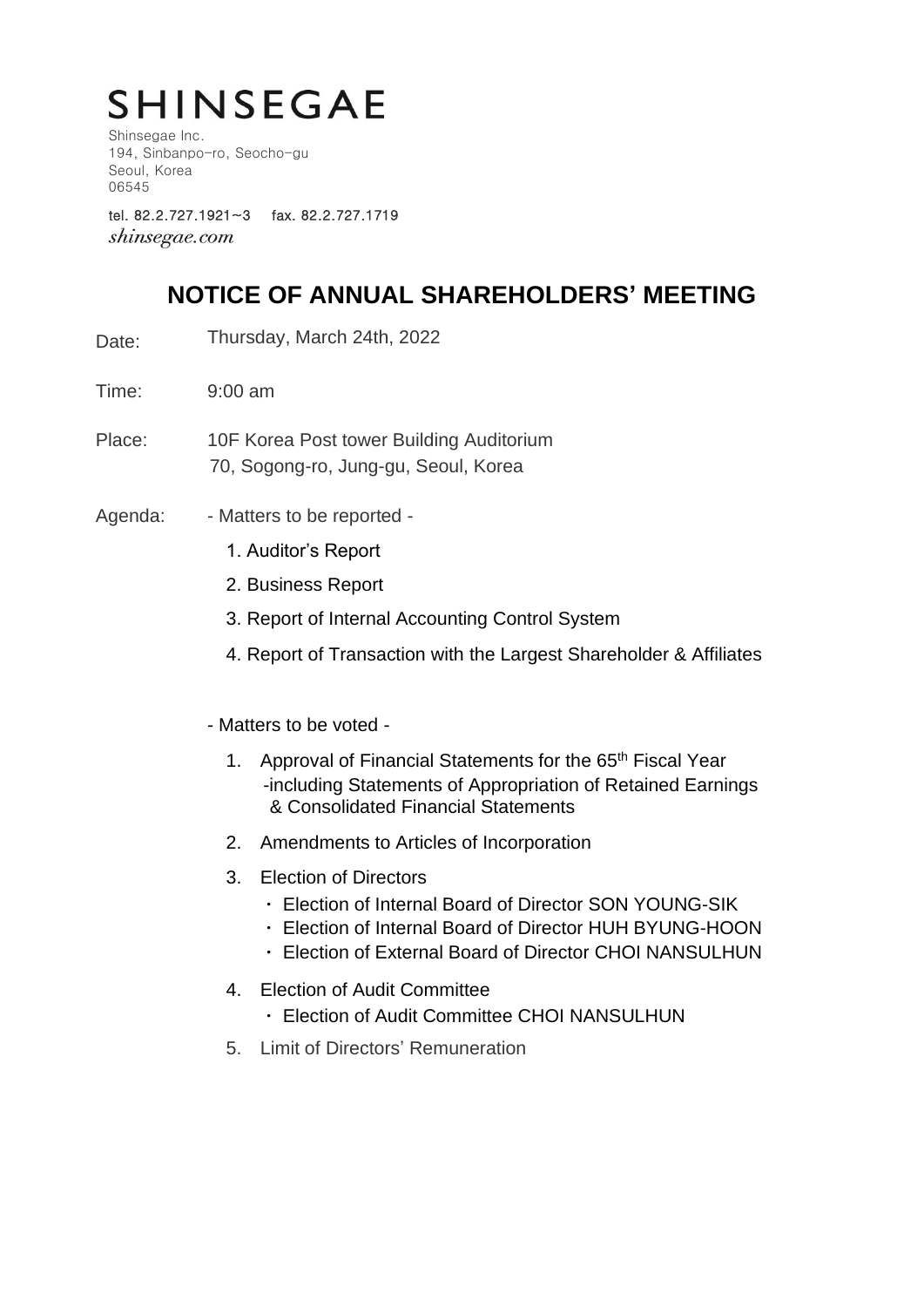## **Details of Agenda**

## **No. 1 : Approval of Non-Consolidated and Consolidated Financial Statements for the 65 th Fiscal Year**

### **1. Non-Consolidated Financial Statements**

| <b>Statements of Financial Position</b> |              |       |
|-----------------------------------------|--------------|-------|
| (KRW in Billions)                       | <u> 2021</u> | 2020  |
| <b>Current Assets</b>                   | 481          | 480   |
| Non-current assets                      | 7,240        | 7,055 |
| <b>Total assets</b>                     | 7,721        | 7,535 |
| <b>Current Liabilities</b>              | 2,038        | 1,977 |
| Non-current liabilities                 | 1,923        | 1,952 |
| <b>Total liabilities</b>                | 3,960        | 3,929 |
| Capital Stock                           | 49           | 49    |
| Retained earnings                       | 3,185        | 2,979 |
| Other components of equity              | 211          | 262   |
| <b>Total equity</b>                     | 3,761        | 3,606 |

| <b>Statement of Income</b>                   |       |            |  |
|----------------------------------------------|-------|------------|--|
| (KRW in Billions)                            | 2021  | 2020       |  |
| <b>Sales</b>                                 | 1,672 | 1,460      |  |
| Cost of sales                                | 299   | 293        |  |
| Gross profit                                 | 1,373 | 1,167      |  |
| Selling, general and administrative expenses | 1,111 | 1,040      |  |
| <b>Operating profit</b>                      | 262   | <u>127</u> |  |
| Profit before income tax                     | 226   | 188        |  |
| Income tax expense                           | 8     | (26)       |  |
| <b>Net Income</b>                            | 219   | 214        |  |

| <b>Statement of Comprehensive Income</b>                |      |      |  |
|---------------------------------------------------------|------|------|--|
| (KRW in Billions)                                       | 2021 | 2020 |  |
| Profit for the period                                   | 219  | 214  |  |
| Other comprehensive income(loss)                        | (49) | 12   |  |
| Total comprehensive income for the period<br>169<br>227 |      |      |  |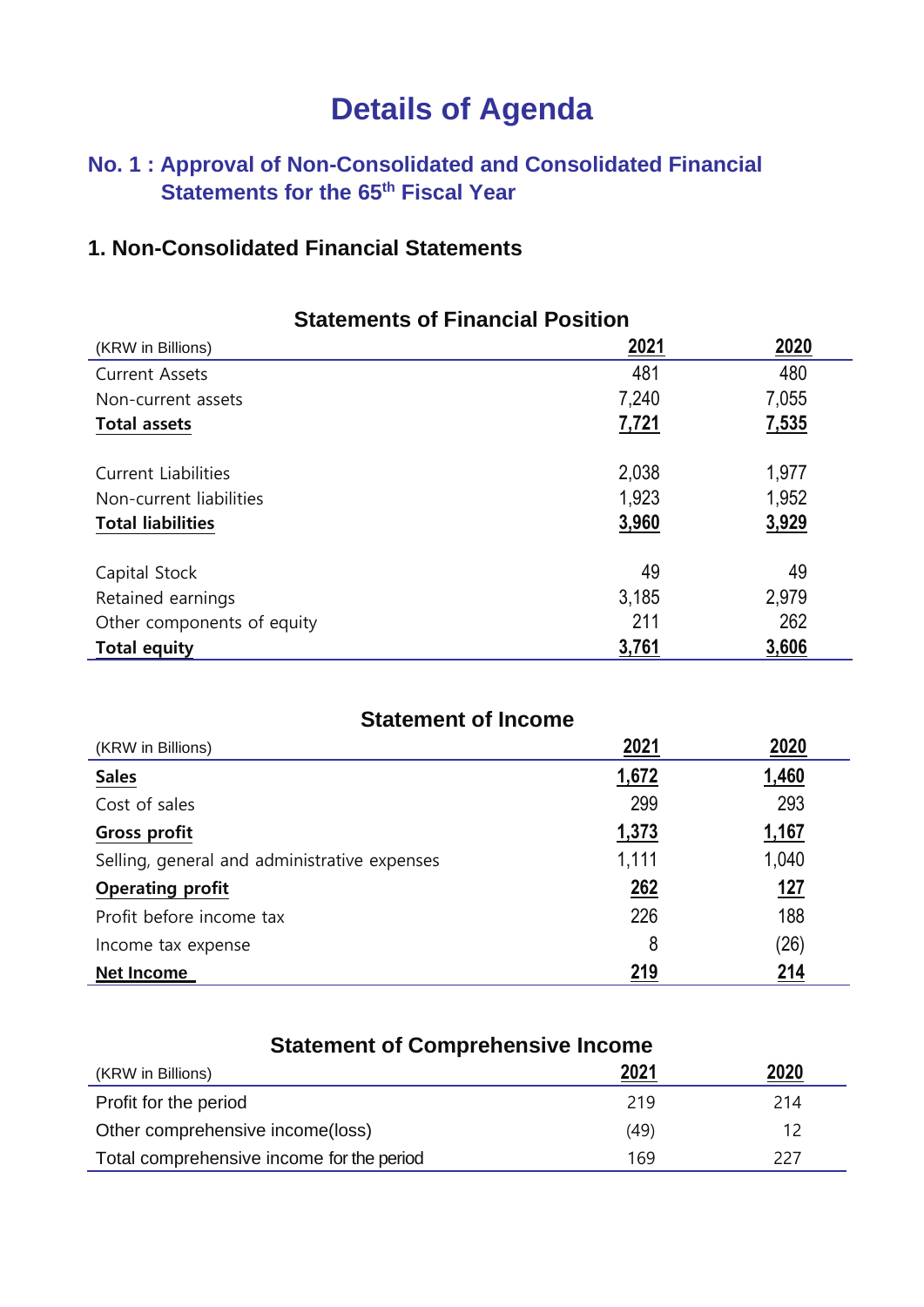| (KRW in Millions)                                       | 2021    | 2020    |
|---------------------------------------------------------|---------|---------|
| Retained earnings before appropriations:                | 220,585 | 206,657 |
| Unappropriated Retained earnings from the previous year |         |         |
| Net Income                                              | 218,626 | 214,085 |
| Retained earnings of the remeasurement on the           | 1,959   | (2,612) |
| defined benefit pension                                 |         |         |
|                                                         |         |         |
| <b>Appropriations:</b>                                  | 220,585 | 206,657 |
| Legal reserve of retained earnings                      |         |         |
| Reserve for business expansion                          | 191,075 | 191,902 |
| Other capital adjustment                                |         |         |
| Cash dividends Per Share: 3,000 KRW                     | 29,509  | 14,755  |
|                                                         |         |         |

## **Statement of Appropriations of Retained Earnings**

| <b>Statement of Changes in Equity</b> |                    |  |
|---------------------------------------|--------------------|--|
| <b>Total</b><br>(KRW in Billions)     |                    |  |
| Balance as of Jan 1st, 2020           | 3,771              |  |
| Total Comprehensive Income            | 227                |  |
| Annual Dividends                      | (20)               |  |
| Issuance of Perpetual Bond etc        | (372)              |  |
| Balance as of Dec 31, 2020            | 3,606              |  |
| Balance as of Jan 1, 2021             | 3,606              |  |
| Total Comprehensive Income            | 169                |  |
| <b>Annual Dividends</b>               | (15)               |  |
| Issuance of Perpetual Bond etc        | $(\textnormal{-})$ |  |
| Balance as of Dec 31, 2021            | 3,761              |  |

## **Statement of Cash Flows**

| (KRW in Billions)                                    | 2021  |       |
|------------------------------------------------------|-------|-------|
| Cash flows from operating activities                 |       |       |
| Net cash generated from operating activities         | 586   | 268   |
| Cash flows from investing activities                 |       |       |
| Net cash used in investing activities                | (423) | (351) |
| Cash flows from financing activities                 |       |       |
| Net cash generated from financing activities         | (228) | 223   |
| Net increase in cash and cash equivalents            | (65)  | 140   |
| Cash and cash equivalents (Beginning of the period)  | 211   | 71    |
| 145<br>Cash and cash equivalents (End of the period) |       | 211   |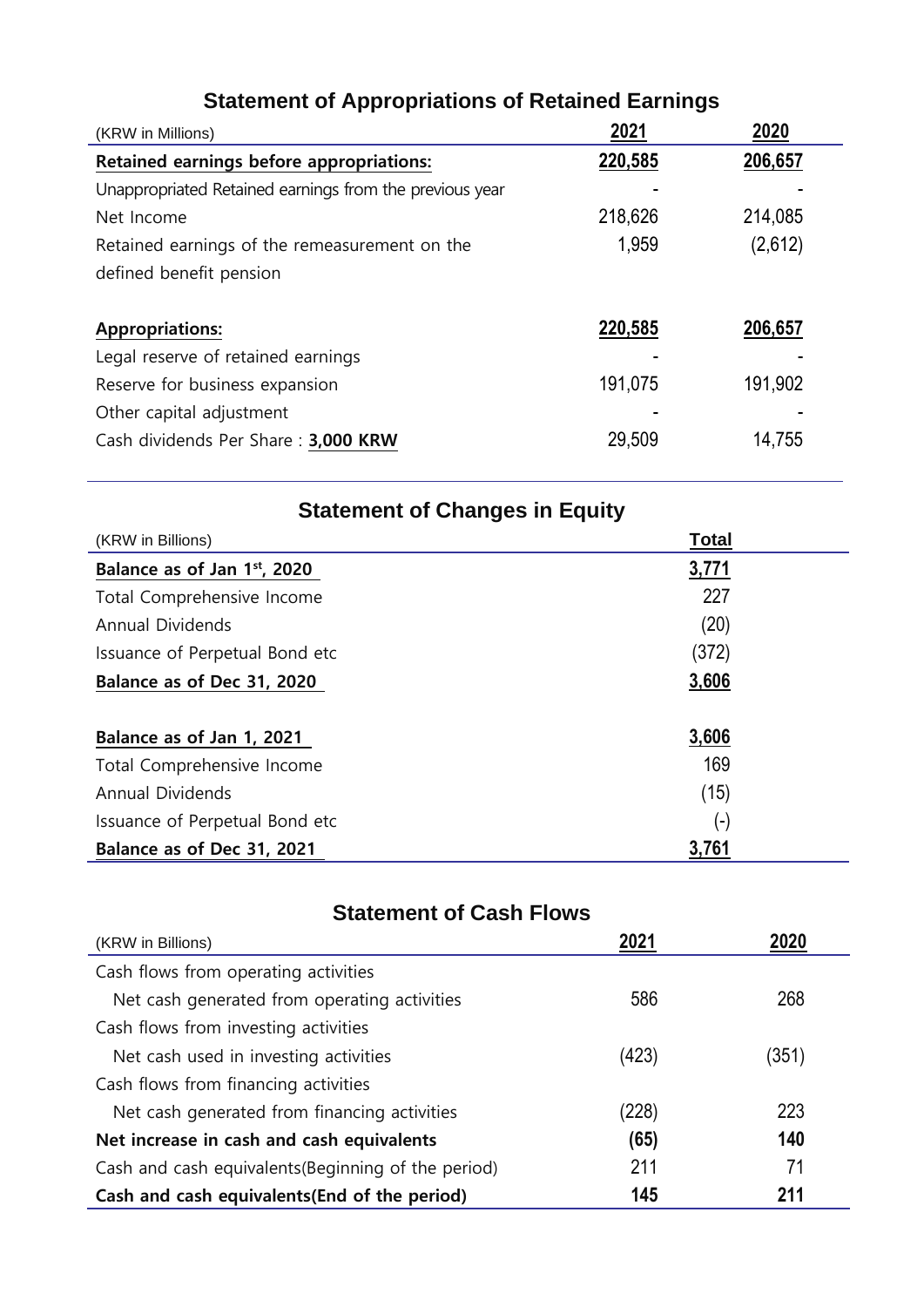## **2. Consolidated Financial Statements**

| (KRW in Billions)          | 2021   | 2020   |
|----------------------------|--------|--------|
| <b>Current Assets</b>      | 1,910  | 1,664  |
| Non-current assets         | 11,734 | 11,105 |
| <b>Total assets</b>        | 13,645 | 12,769 |
| <b>Current Liabilities</b> | 3,574  | 3,609  |
| Non-current liabilities    | 4,308  | 4,103  |
| <b>Total liabilities</b>   | 7,882  | 7,712  |
| Capital Stock              | 49     | 49     |
| Retained earnings          | 3,084  | 2,788  |
| Other components of equity | 211    | 261    |
| Non-Controlling Interest   | 2,018  | 1,615  |
| <b>Total equity</b>        | 5,762  | 5,057  |

#### **Statements of Financial Position**

#### **Statement of Income**

| (KRW in Billions)                            | <u>2021</u> | 2020      |
|----------------------------------------------|-------------|-----------|
| <b>Sales</b>                                 | 6,316       | 4,769     |
| Cost of sales                                | 2,607       | 2,369     |
| Gross profit                                 | 3,709       | 2,400     |
| Selling, general and administrative expenses | 3,192       | 2,312     |
| <b>Operating profit</b>                      | <u>517</u>  | <u>88</u> |
| Profit before income tax                     | 518         | (118)     |
| Income tax expense                           | 129         | (49)      |
| <b>Net Profit</b>                            | 389         | (69)      |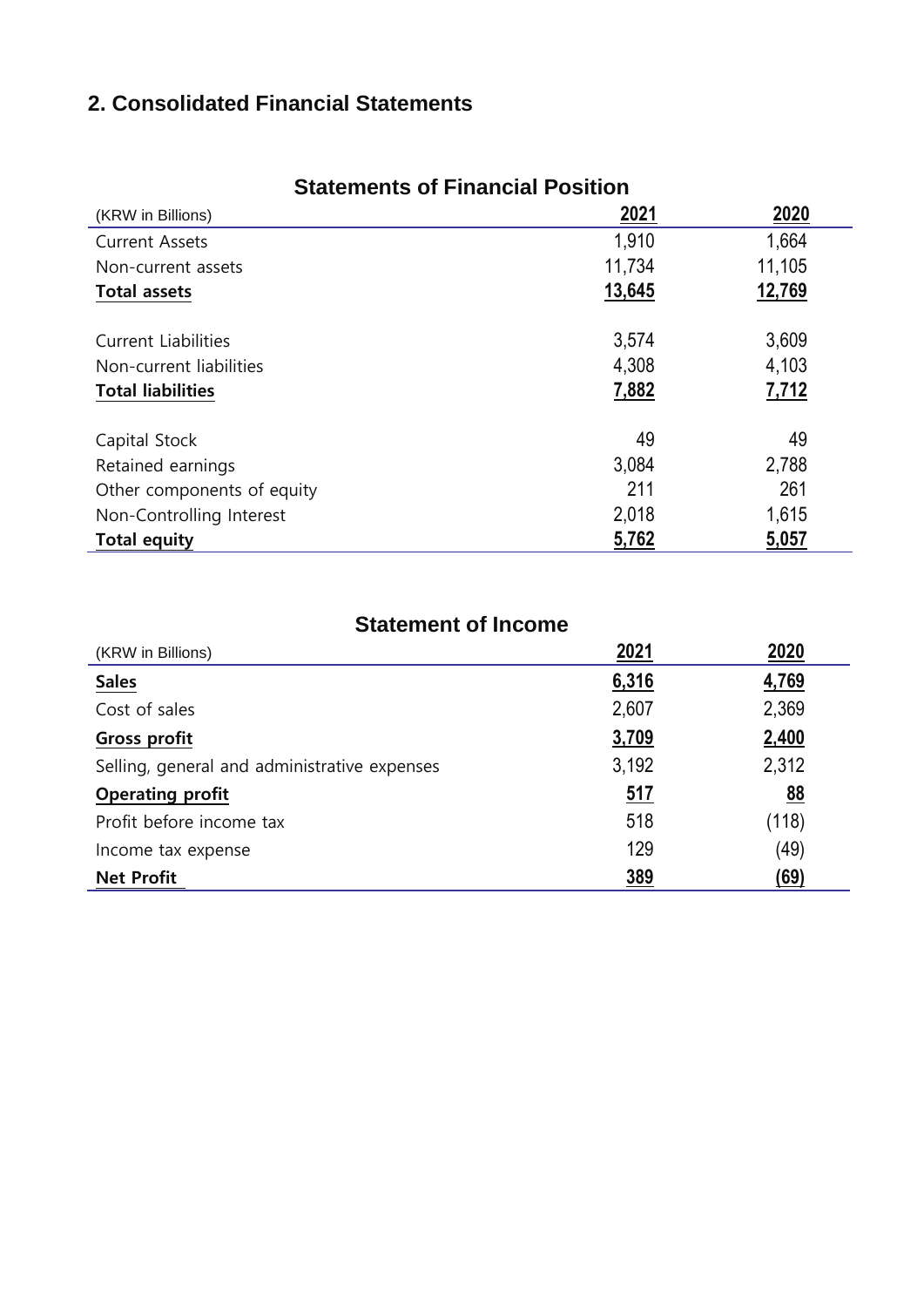| <b>Statement of Comprehensive Income</b>  |      |      |
|-------------------------------------------|------|------|
| (KRW in Billions)                         | 2021 | 2020 |
| Profit for the period                     | 389  | (69) |
| Other comprehensive income(loss)          | (43) | 9    |
| Total comprehensive income for the period | 345  | (60) |
| Comprehensive income attribute to:        |      |      |
| Owners of parents                         | 261  | (93) |
| Non-controlling interests                 | 85   | 33   |

## **Statement of Changes in Equity**

| (KRW in Billions)                         | <u>Total</u> |
|-------------------------------------------|--------------|
| Balance as of Jan 1st, 2020               | 5,515        |
| Total Comprehensive Income                | (598)        |
| Annual Dividends                          | (30)         |
| Others (Issuance of perpetual bonds etc.) | (372)        |
| Balance as of Dec 31, 2020                | 5,057        |
|                                           |              |
| Balance as of Jan 1, 2021                 | 5,057        |
| Total Comprehensive Income                | 345          |
| Annual Dividends                          | (22)         |
| Acquisition of subsidiary's shares        | (28)         |
| Disposal of subsidiary's shares           | 100          |
| Change in consolidation scope             |              |
| Others (Issuance of perpetual bonds etc.) |              |
| Balance as of Dec 31, 2021                | 5,762        |

## **Statement of Cash Flows**

| (KRW in Billions)                                   | 2021  | 2020  |
|-----------------------------------------------------|-------|-------|
| Cash flows from operating activities                |       |       |
| Net cash generated from operating activities        | 1,103 | 552   |
| Cash flows from investing activities                |       |       |
| Net cash used investing activities                  | (824) | (389) |
| Cash flows from financing activities                |       |       |
| Net cash generated from financing activities        | (91)  | 48    |
| Net increase in cash and cash equivalents           | 189   | 211   |
| Cash and cash equivalents (Beginning of the period) | 389   | 178   |
| Cash and cash equivalents (End of the period)       | 578   | 389   |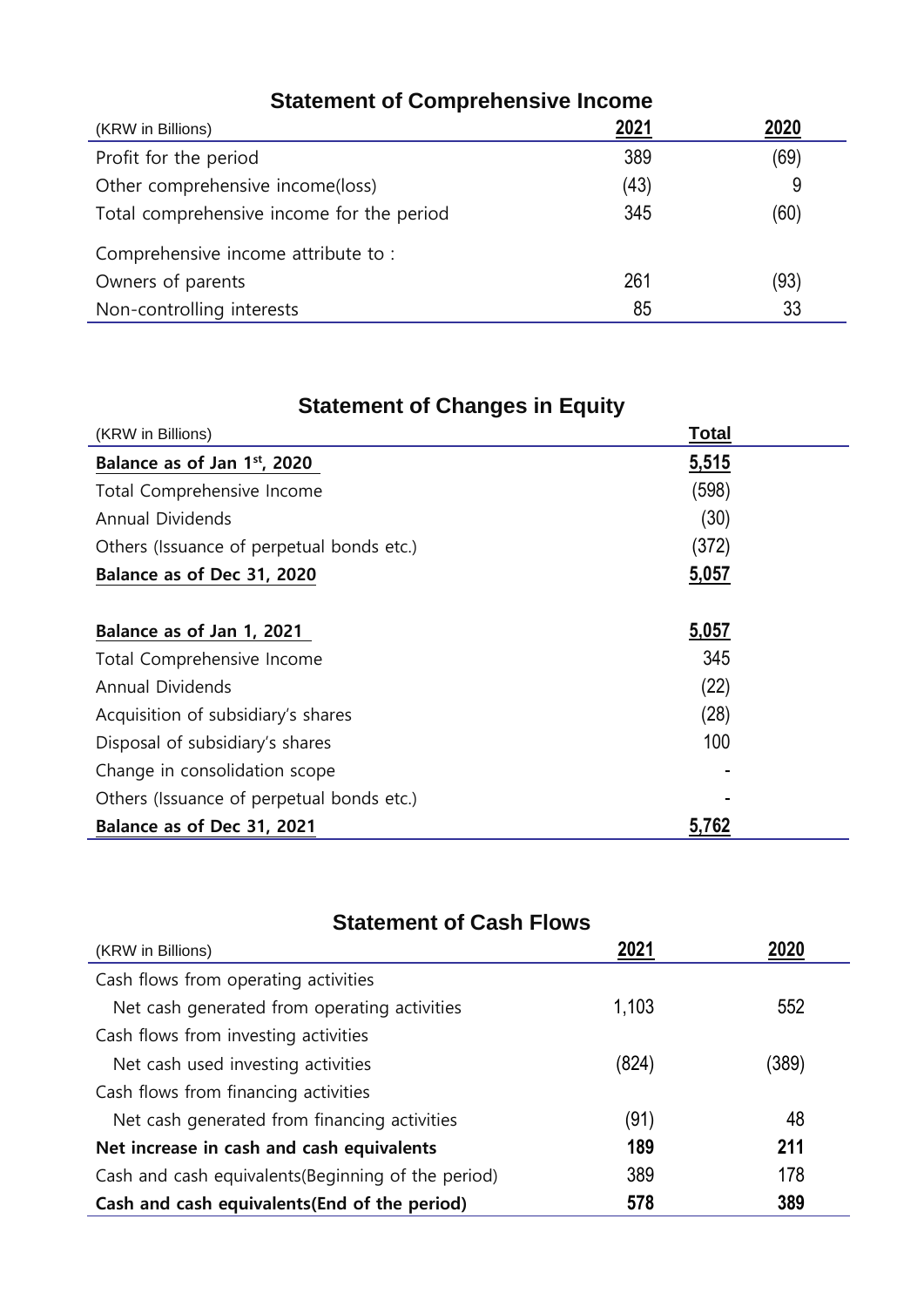## **No. 2 : Amendments to Articles of Incorporation**

#### 1. **Purpose of Amendments**

#### **Article 2 (Purpose)**

**To add** "Value-added telecommunications business"

"Internet auction and product brokerage business"

"Advertisement business including internet advertisement, advertising agency business,

and other advertisement business"

"Database and online information providing business"

"Internet content developing and providing business"

to purpose of new business

#### **2. Current & Amended**

|                     | Current                                                                           | Amended                                                                                                                                      |
|---------------------|-----------------------------------------------------------------------------------|----------------------------------------------------------------------------------------------------------------------------------------------|
| Article 2 (purpose) |                                                                                   |                                                                                                                                              |
|                     | The company bases its purpose<br>on the following business areas:                 | (Unchanged)                                                                                                                                  |
|                     | 1~38 (unchanged)                                                                  | $1 - 38$ (unchanged)                                                                                                                         |
|                     | 39. All the subsidiary business<br>and investment related to above<br>each number | 39. Value-added telecommunications<br>business                                                                                               |
|                     |                                                                                   | 40. Internet auction and product<br>brokerage business                                                                                       |
|                     |                                                                                   | 41. Advertisement business including<br>internet advertisement, advertising<br>business,<br>other<br>and<br>agency<br>advertisement business |
|                     |                                                                                   | 42. Database and online information<br>providing business                                                                                    |
|                     |                                                                                   | 43. Internet content developing and<br>providing business                                                                                    |
|                     |                                                                                   | 44. All the subsidiary business<br>and investment related to above<br>each number                                                            |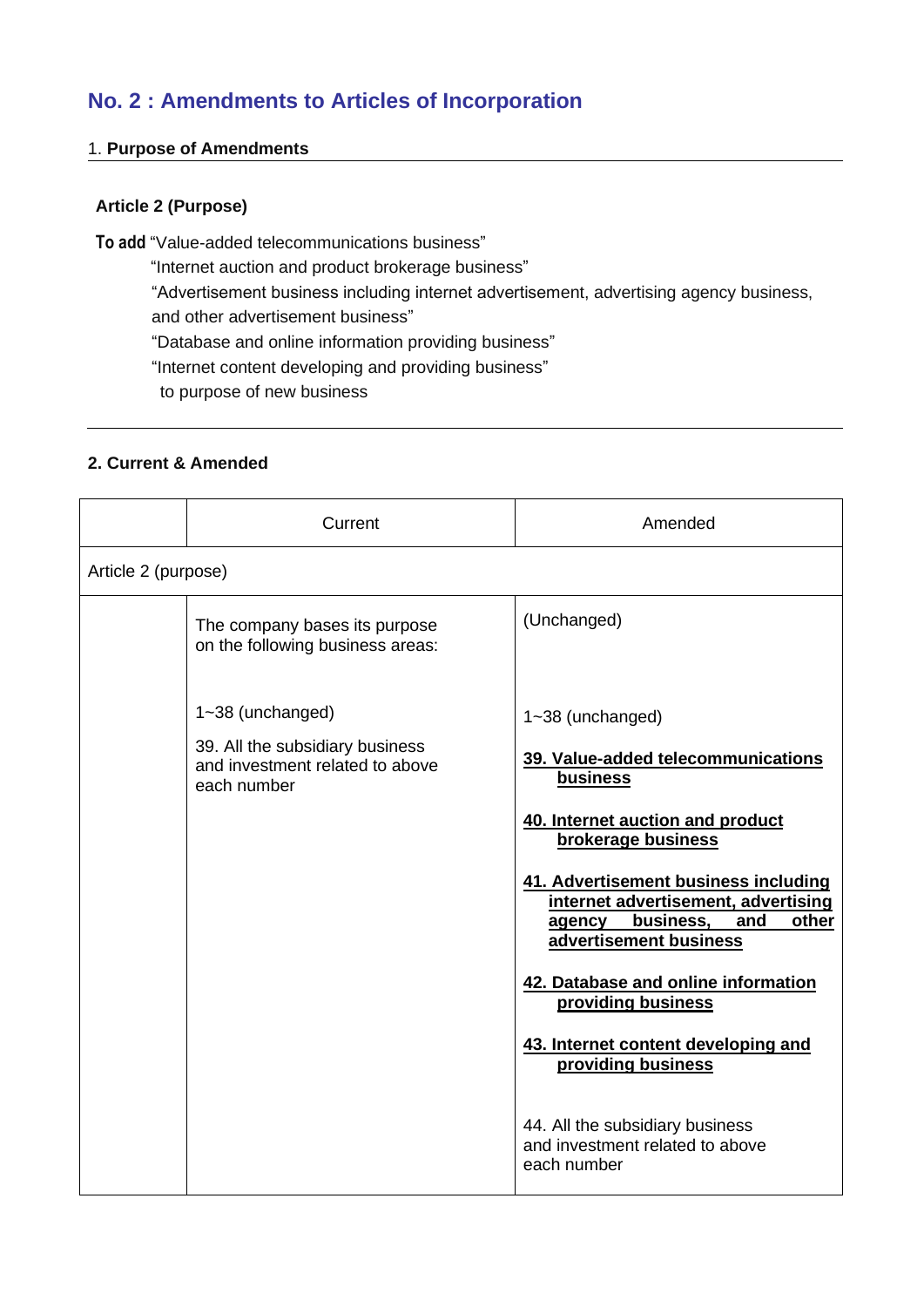## **No. 3 : Election of Directors**

## **The following candidate is nominated for Internal Board of Director.**

| Name:                                                                   | Son, Young Sik                                                                                                                                                       |  |
|-------------------------------------------------------------------------|----------------------------------------------------------------------------------------------------------------------------------------------------------------------|--|
| Date of Birth:                                                          | February 28 <sup>st</sup> , 1963                                                                                                                                     |  |
| Term:                                                                   | 3 years                                                                                                                                                              |  |
| <b>Professional</b><br><b>Background:</b>                               | Vice President of Shinsegae Inc. (Present)<br>President of Shinsegae DF Inc. (2017)<br>Executive vice president of Business Management at<br>Shinsegae DF Inc (2015) |  |
| <b>Academic Qualification:</b>                                          | Master degree in School of Business, Yonsei University                                                                                                               |  |
| <b>Nationality:</b>                                                     | Republic of Korea                                                                                                                                                    |  |
| <b>Relationship with</b><br>the largest shareholder:                    | None                                                                                                                                                                 |  |
| <b>Transactions with</b><br>the company in the None<br>past three years |                                                                                                                                                                      |  |
| Name:                                                                   | Huh, Byung Hoon                                                                                                                                                      |  |
| Date of Birth:                                                          | July 8 <sup>th</sup> , 1962                                                                                                                                          |  |
| Term:                                                                   | 3 years                                                                                                                                                              |  |
| <b>Professional</b><br><b>Background:</b>                               | Executive Vice President of Administration Department at<br>Shinsegae Inc. (Present)                                                                                 |  |
|                                                                         | Vice President of Management Department at<br>Shinsegae Inc. (2018)                                                                                                  |  |
|                                                                         | Senior Managing director of Hotel&Leisure business at<br>Hotel Shilla (2015)                                                                                         |  |
| <b>Academic Qualification:</b>                                          | Major in Mathematics, Korea University                                                                                                                               |  |
| <b>Nationality:</b>                                                     | Republic of Korea                                                                                                                                                    |  |
| <b>Relationship with</b><br>the largest shareholder:                    | None                                                                                                                                                                 |  |
| <b>Transactions with</b><br>company<br>in<br>the<br>past three years    | the None                                                                                                                                                             |  |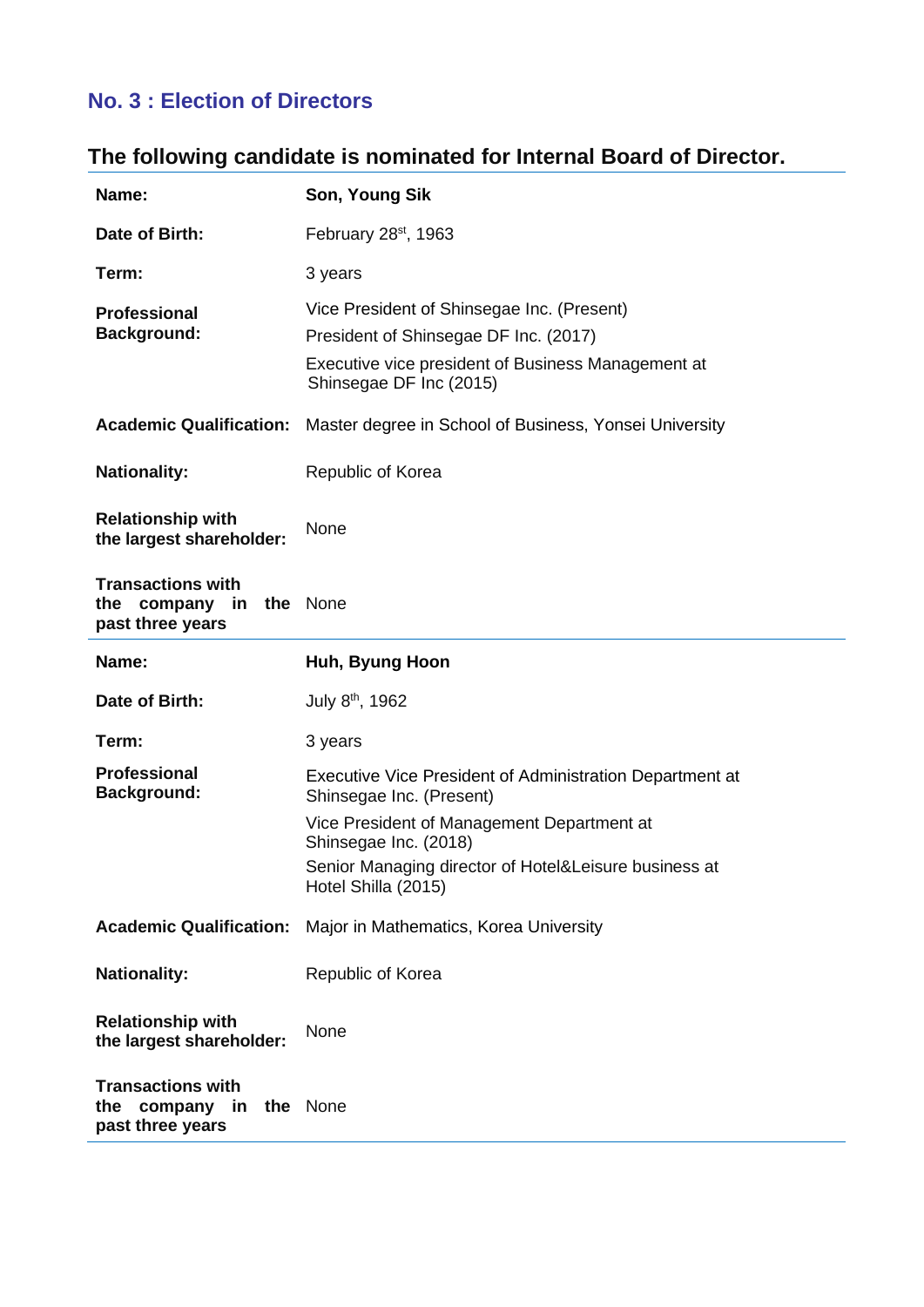## **The following candidates are nominated for External Board of Director.**

| Name:                                                | Choi, Nansulhun                                                                                        |  |
|------------------------------------------------------|--------------------------------------------------------------------------------------------------------|--|
| Date of Birth:                                       | February 18th, 1975                                                                                    |  |
| Term:                                                | 2 years                                                                                                |  |
| <b>Professional</b><br><b>Background:</b>            | Member of Mid/Long term Strategy Committee at<br>Ministry of Economy and Finance (Present)             |  |
|                                                      | Member of Financial Innovation Analysis Committee at Financial<br><b>Services Commission (Present)</b> |  |
|                                                      | Professor of Yonsei University Law School (Present)                                                    |  |
| <b>Academic Qualification:</b>                       | Master degree in Law at Yonsei University                                                              |  |
| <b>Nationality:</b>                                  | Republic of Korea                                                                                      |  |
| <b>Relationship with</b><br>the largest shareholder: | <b>None</b>                                                                                            |  |
| <b>Transactions with</b><br>the company:             | None                                                                                                   |  |

#### **No. 4 : Election of member of Audit Committee**

## **The following candidate is nominated for Audit Committee Member.**

| Name:                                                | Choi, Nansulhun                                                                                 |  |
|------------------------------------------------------|-------------------------------------------------------------------------------------------------|--|
| Date of Birth:                                       | February 18 <sup>th</sup> , 1975                                                                |  |
| Term:                                                | 2 years                                                                                         |  |
| <b>Professional</b><br><b>Background:</b>            | Member of Mid/Long term Strategy Committee at<br>Ministry of Economy and Finance (Present)      |  |
|                                                      | Member of Financial Innovation Analysis Committee at Financial<br>Services Commission (Present) |  |
|                                                      | Professor of Yonsei University Law School (Present)                                             |  |
| <b>Academic Qualification:</b>                       | Master degree in Law at Yonsei University                                                       |  |
| <b>Nationality:</b>                                  | Republic of Korea                                                                               |  |
| <b>Relationship with</b><br>the largest shareholder: | <b>None</b>                                                                                     |  |
| <b>Transactions with</b><br>the company:             | None                                                                                            |  |